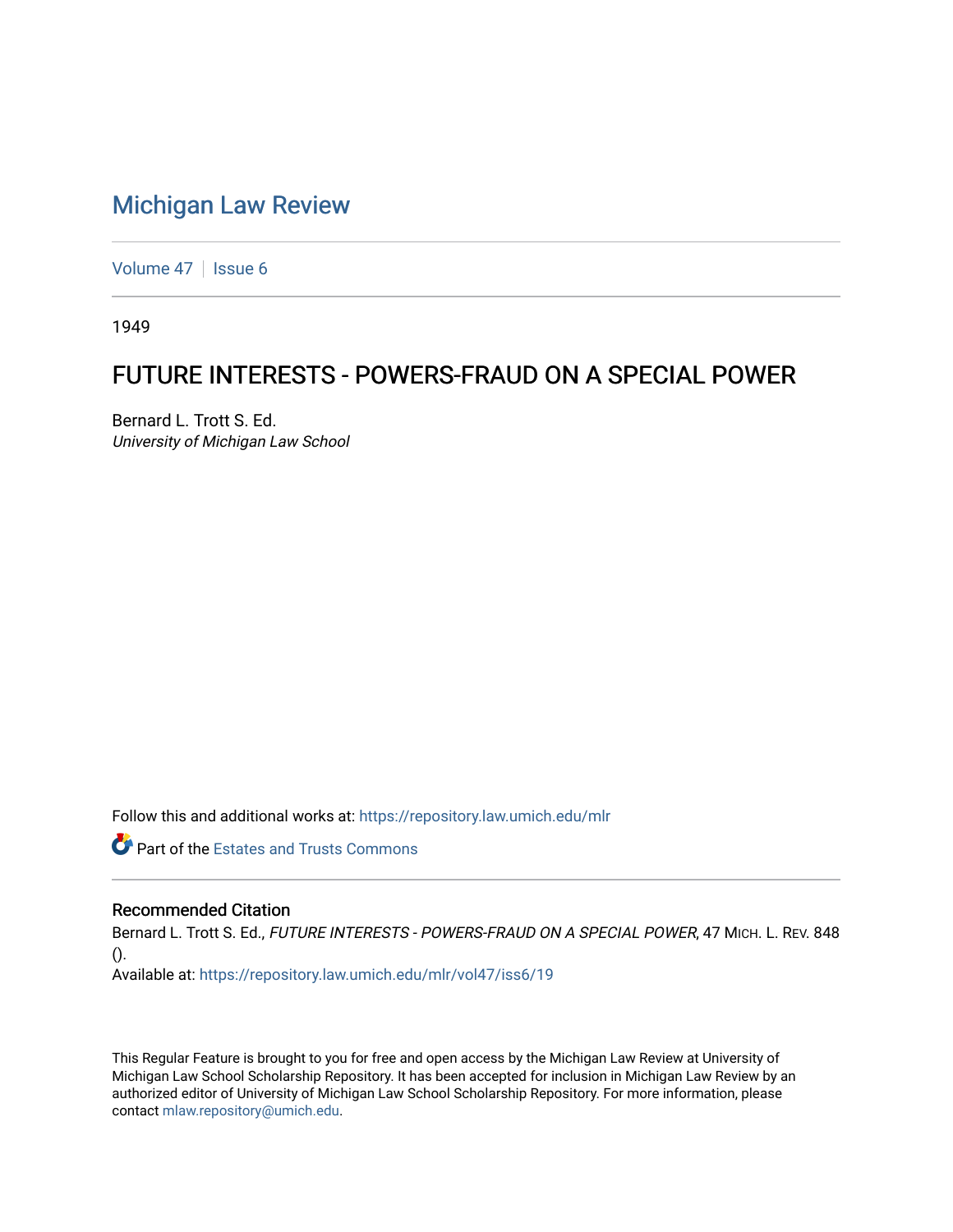FUTURE INTERESTS-POWERS-FRAUD ON A SPECIAL POWER-H was co-trustee under a trust agreement executed by his father which provided for payment of a specified monthly sum to H for life and after his death to his wife *W.* The trust was to terminate upon the death of the survivor of H and *W,* and thereupon the other trustee was to deliver 20% of the corpus to each of three named persons, A, B, and C. The trust instrument further provided that H was to have absolute power, with approval of the co-trustee, to prescribe that the distribution of this 60% of the corpus should be made in different proportions than those provided. W predeceased H. H remarried and, desiring to secure a benefit for his second wife from the trust, proposed that each of the three beneficiaries, A, B, and C, agree to pay a sum equal to 7½% of the total trust fund to *R,* the second wife, on receipt of their 20% shares. A and B agreed to this proposal but C refused to assent. H thereupon purported to exercise his power and changed the percentages to read, 28% to A, 28% to B, and 4% to C. This change was approved by the co-trustee and shortly thereafter the trust was terminated by the death of H. C sought a declaratory judgment as to the effect of the attempted exercise of the power. *Held,* the attempted exercise was void as a fraud on the power, since it was made for the purpose of benefiting a non-object. *Horne v. Title Insurance and Tmst Co.,* (D.C. Cal. 1948) 79 F. Supp. 91.

It is well settled that even though a donee is given absolute discretion in exercising a special power, his discretion is not in fact complete in the sense that he may appoint for any motive whatever.<sup>1</sup> Regardless of the wording of the instrument bestowing the power, the donee must act for the purposes<sup>2</sup> and with the

<sup>141</sup> Am. Jur., Powers, § 65 (1942); BISPHAM's Principles of Equity, § 233 (1931); LEAKE, LAW OF PROPERTY IN LAND 312 (1909); Sikes v. Sikes, 163 Ga. 510, 136 S.E. 523 (1927); Chenoweth v. Bullitt, 224 Ky. 698, 6 S.W. (2d) 1061 (1928).

<sup>2</sup> l.EAxE, I.Aw oF PROPERTY IN LAND 311 (1909); Eblen, "Fraud on Special Powers of Appointment," 25 KY. L.J. 3 (1936); Chenault's Guardian v. Metropolitan Life Ins. Co., 245 Ky. 482, 53 S.W. (2d) 720 (1932); DeCharette v. DeCharette, 264 Ky. 525, 94 S.W. (2d) 1018 (1936); Sikes v. Sikes, supra, note l; Chenoweth v. Bullitt, supra, note 1.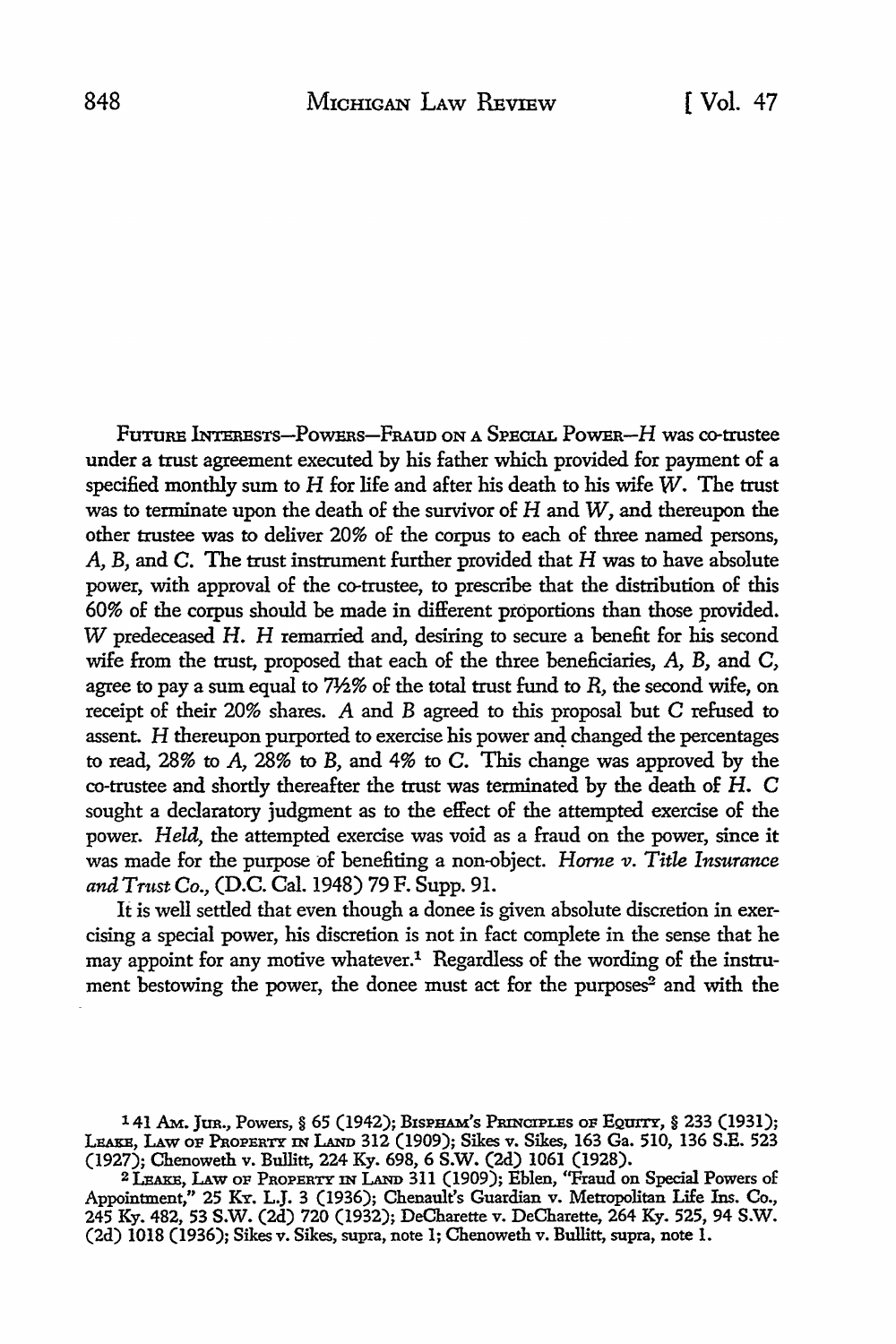state of mind<sup>3</sup> intended by the donor. In general terms, the donee must act in good faith.<sup>4</sup>Thus it has been frequently held that the exercise of a special power for the purpose of indirectly benefiting a non-object, who may be either the donee or a stranger, is void as a fraud on the power.5 In the cases laying down this rule, however, the non-object whom the donee was attempting to benefit would not have taken anything had the power not been exercised.<sup>6</sup> The principal case presents an interesting difference at this point Prior to the exercise of the power both A and B had agreed to pay to R a sum equal to 7½% of the corpus of the trust upon receipt of their shares. From the facts set forth it appears that the motivation of these promises was a feeling on their part that the trustor would have intended to provide for *R* had he foreseen the donee's remarriage. Their promises were not conditioned upon an exercise of the power. Thus,  $\overline{R}$ , the non-object, would have benefited even though the power had not been exercised and the fund had gone by default. It does not appear that the appointment was preceded by, or conditioned upon, an agreement to increase the amount to be paid to  $R$ .<sup>7</sup> Hence, it seems that the power was exercised, not for the purpose of benefiting a non-object, but as a reprisal against an object who refused to participate in the donee's scheme to benefit a non-object. Thus, it is believed that from the findings made by the court it was not correct to conclude that the appointment was void because made for the purpose of benefiting a non-object. Furthermore, it is arguable that the appointment made here is not subject to attack on any theory, since there is much authority for the proposition that a motivation of prejudice or anger alone will not invalidate an exercise of a special power.<sup>8</sup> However, the facts of this case seem to point up a desirable limitation to the application of this doctrine. Where, as here, the motivating anger or ill will arises from prevention of the donee's scheme to circumvent the power, it seems reasonable to conclude that the

<sup>3</sup> BISPHAM's PRINCIPLES OF EQUITY, § 235 (1931); Eblen, "Fraud on Special Powers of Appointment," 25 KY. L.J. 3 at 19 (1936); 2 ScOTr ON TRUSTS, § 187 (1939).

4 41 AM. Jun., Powers,§ 65 (1942).

<sup>5</sup>Sikes v. Sikes, supra, note l; Chenoweth v. Bullitt, supra, note l; In re Carroll, 274 N.Y. 288, 8 N.E. (2d) 864 (1937); Beatson v. Bowers, 174 Ind. 601, 91 N.E. 922 (1913), affirming (App. 1909) 88 N.E. 966 (1910); Shank v. Dewitt, 44 Ohio St. 237, 6 N.E. 255 (1886); Bostick v. Winton, l Sneed (33 Tenn.) 524 (1853); Degman v. Degman, 98 Ky. 717, 34 S.W. 523 (1896); Holt v. Hogan, 58 N.C. 82 (1859); In re Cohen, 1 Ch. 37 (1911). See also Vatcher v. Paull, (1915) A.C. 372 at 378, where the court observes, "The term fraud in connection with frauds on a power does not necessarily denote any conduct on the part of the appointor amounting to fraud in the common law meaning of the term or any conduct which could properly be termed dishonest or immoral. It merely means that the power has been exercised for a purpose • . . or intention, beyond the scope of or not justified by the instrument creating the power."

<sup>6</sup>See cases cited, supra, note 5. The usual arrangement is for the donee to appoint to an object who agrees to bestow some benefit either upon the donee or a stranger in return for the appointment. The benefit to the non-object is contingent upon the appointment's being made.

<sup>7</sup>The existence of such an agreement could be inferred from the facts, but the court drew no such inference and looked only to the prior agreement in finding a fraud on the power.

<sup>8</sup> Leake, Law of Property in Land 312 (1909); 2 Sugden, Powers 179 (1856); 1 SIMES, FUTURE INTERESTS, § 290 (1936); 12 CONV. (n.s.) 106 (1947); Vane v. Lord Dungannon, 2 Sch. and Le£. 118 (Irish Chancery 1804).